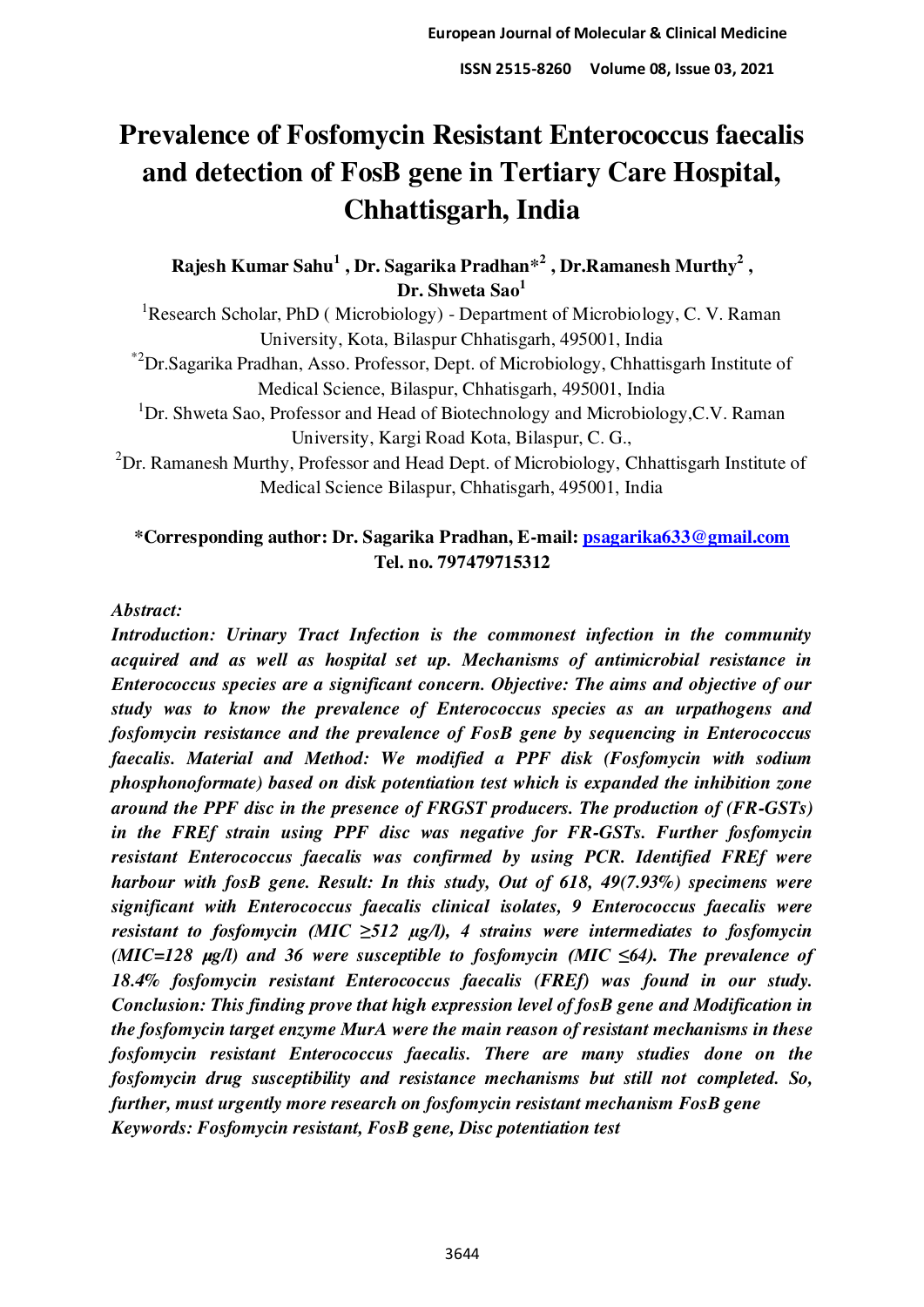## **Introduction:**

Urinary Tract Infection is the commonest infection in the community acquired and as well as hospital set up. UTI prolonged the hospital stay, increase the morbidity and financial burden. *Enterococcus species* is the one of the leading uropathogen. It contributes 5% community acquired UTI and 30% catheter associated UTI are caused by *Enterococcus spp*. <sup>(1)</sup>. Emergence of antibiotic resistance *Enterococcus species* are a significant concern, mainly highly effective high level gentamicin and vancomycin antibiotics. Resistant *Enterococcus species* against to high level gentamicin and vancomycin make fosfomycin one of the potential alternative antibiotic for treatment of the UTI **(2) .** Fosfomycin is bactericidal in nature that interferes in cell wall synthesis by inhibiting phosphoenolpyruvate synthesis **(3) .** It acts against both gram positive and gram negative organisms (**4**) . Now emergence of drug modifying enzymes, mutation of target enzyme MurA and *mutation* in chromosomal gene responsible for fosfomycin transporter results in emergence of fosfomycin resistance. Fos A, FosB, FosX and FosC are 4 types of fosfomycin modifying enzymes are present which catalyse the development of glutathionine fosfomycin ( FosA), L-cystein, fosfomycin ( FosB), H2O fosfomycin (FosX) and ATP fosfomycin (FosC). In gram positive organisms like *Enterococcus species* FosB is implicated which is a divalent thiol-s-Transferase. FosB are of different types FosB1-3, which are both chromosomal and plasmid mediated (**5, 6)** Fosfomycin is an approved drug only for treating UTI mainly *Escherichia coli* and *Enterococcus faecalis* <sup>(7)</sup>. Its resistance has been reported from different part of world like China but in India it is seldom reported.

The aims and objective of our study was to know the prevalence of *Enterococcus species* as an urpathogens and fosfomycin resistance and the prevalence of FosB gene by sequencing in *Enterococcus faecalis.*

## **Material and Method:**

Urine specimen was collected from the patient of various wards and departments of Chhattisgarh Medical Science Hospital, Bilaspur, Chhattisgarh, India. This study was conducted at the period of, September 2018 to February 2019. A total 618 specimen were processed and identified, 49 (7.93%) specimens were significant with *Enterococcus faecalis.*  Isolation and identification of organisms were done by as per the standard operating procedure (**8)**. The MIC of fosfomycin was done onto each isolated (N=49) *Enterococcus faecalis.* Results were interpreted according to CLSI guidelines **(7) .** Each Fosfomycin Resistance *Enterococcus faecalis* (*FREf*) strains were further tested by disc potentiation method by using sodium phosphonoformate disc (PPF) and Molecular study was done of fosfomycin resistant strains by PCR and nucleotide sequencing using specific primers**.** 

**Susceptibility testing:** Each *Enterococcus faecalis* (N=49) were inoculated on to MHG6P plate (Mueller Hinton agar nwith supplemented Glucosae-6-Phosphate (25µg/ml) (MHG6P) (HiMedia) and Fosfomycin MIC<sup>TM</sup> strip (HiMedia) were placed and incubated for 24 hours at 37ºC temperature. Results of MIC were interpreted according CLSI as shown in **Table no 2**. For the fosfomycin determination *Enterococcus faecalis* ATCC 29212 was applied *Enterococcus faecalis* ATCC 29212 was used as a quality control for the fosfomycin determination.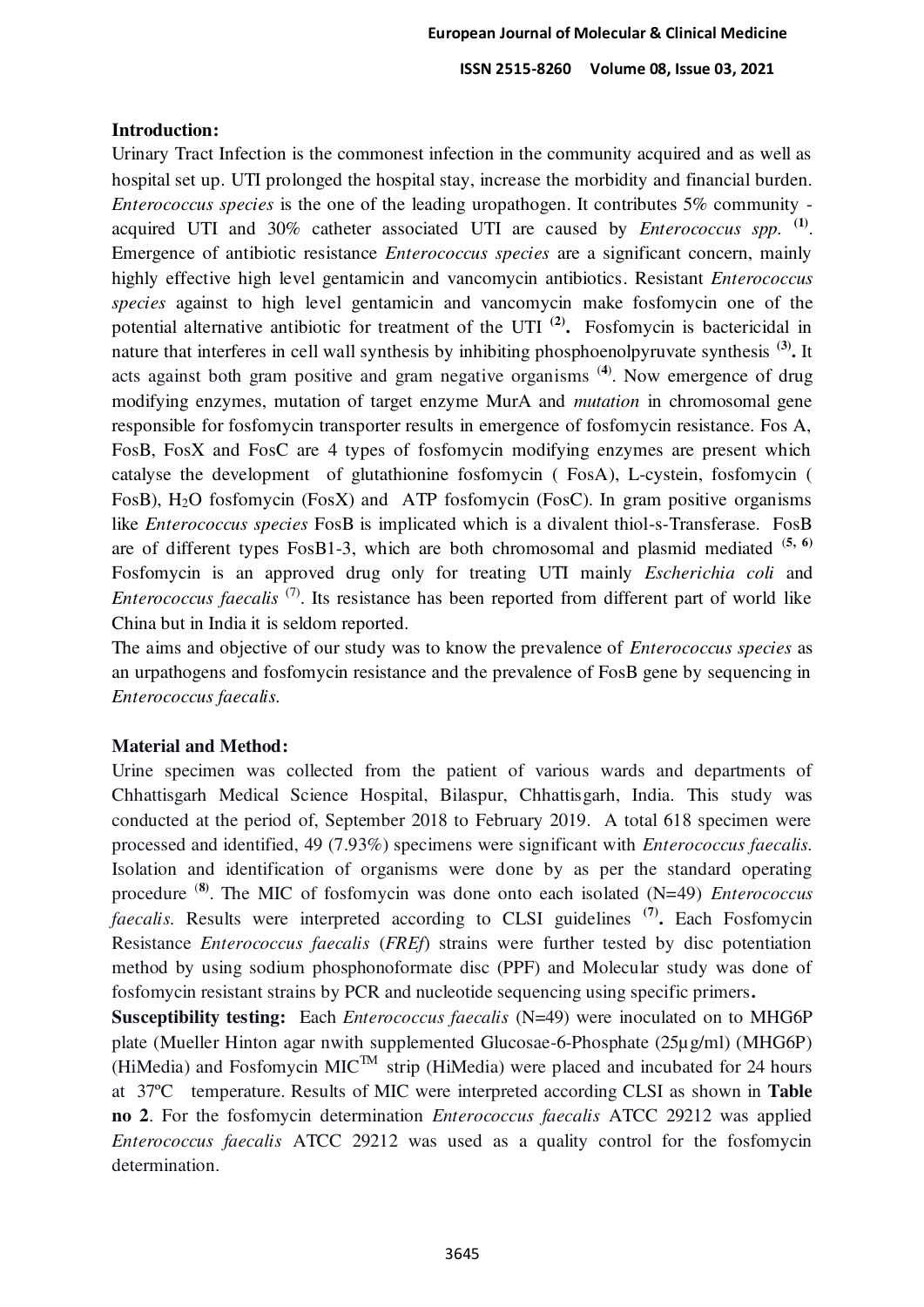**Disc Potentiation Test:** Fosfomycin Resistant *Enterococcus faecalis (FREf)* were inoculated onto a MHG6P agar plate. The addition of glucose-6-phosphate to the Mueller Hinton agar is done according CLSI guidelines **(7**) . Two Kirby Bauer discs containing fosfomycin (50µg/disc) and G6P (5µg/disc) (Himedia) were applied on the agar plates. Sodium phosphonoformate Sodium Phosphonoformate (Aldrich) was dissolved in distilled water to a concentration of  $50mg/ml$  and was applied (20 µl, 1 mg in total) in one of two fosfomycin discs and incubated for 18 hours at 37˚C temperature and after incubation measured the increased diameter of inhibition zone around the PPF disc and compared with fosfomycin disc.

**Sample processing and DNA Extraction:** To isolate the DNA of microbial community, the bacterial samples were cultured in nutrient broth for overnight in incubator shaker at  $37^0C$ and 120rpm. The bacterial cells were pellet down using high speed centrifuge (Remi). There sulting pellet was used for total DNA extraction by the QIAprep Spin Miniprep Kit (cat No: 27104). Further, DNA samples were checked on agarose gel and spectrophotometer to analyze the quality and quantity of the extracted DNA **(9)** . The obtained sequence was analyzed in bioinformatics tools like BLAST on NCBI website and European Nucleotide Achieve.

**PCR amplification**: To confirmation of *Enterococcus faecalis* strain contained each samples, the PCR was performed to amplify the 16S rDNA using the specific primers as shown table1. Gel- electrophoresis was used to check the presence of a single band in an expected in size 1496 bps for every PCR product. The PCR products were purified by the pureLink PCR purification kit (Invitrogen, Lithuania)<sup>(10, 11)</sup>. Further, plasmid was obtained culture and PCR against the fosB gene was performed <sup>(2)</sup>. Multiple bands are obtained and a band of 331 bps cut down from gel and eluted the PCR product for sequencing. Further, eluted product was used in sequencing**.** PCR was performed to amplify fosB using the specific primers as shown table 1**.**

Obtained sequence used in blast and which is showing homology with plasmid belongs to *Enterococcus faecalis.*.

## **Result:**

Out of 618, 49 specimens were found significant with *Enterococcus faecalis* were found, 9 *Enterococcus faecalis* were resistant to fosfomycin (MIC  $\geq$ 512 µg/l), 04 strains were intermediates to fosfomycin (MIC=128 µg/l) and 36 strains were susceptible to fosfomycin (MIC ≤64) as shown Table no. 2.

In our present study we had developed a practical disc potentiation test to an effectivity of sodium phoshonoformate with fosfomycin disc in the *Enterococcus faecalis* using PPF discs and found that no growth inhibition zone expanded near the fosfomycin discs with PPF as comparison to fosfomycin disc. Results, all *FREf* strains were no harboring any FRGST genes as shown in **image 5**.

**PCR:** For the identification and nucleotide sequencing of selected *FREf* strain (N=9), the PCR was performed to amplify the 16s rDNA and all bacterial DNA are 1496 bps were matched and proved that bacterial samples were *Enterococcus faecalis***.** Further plasmid was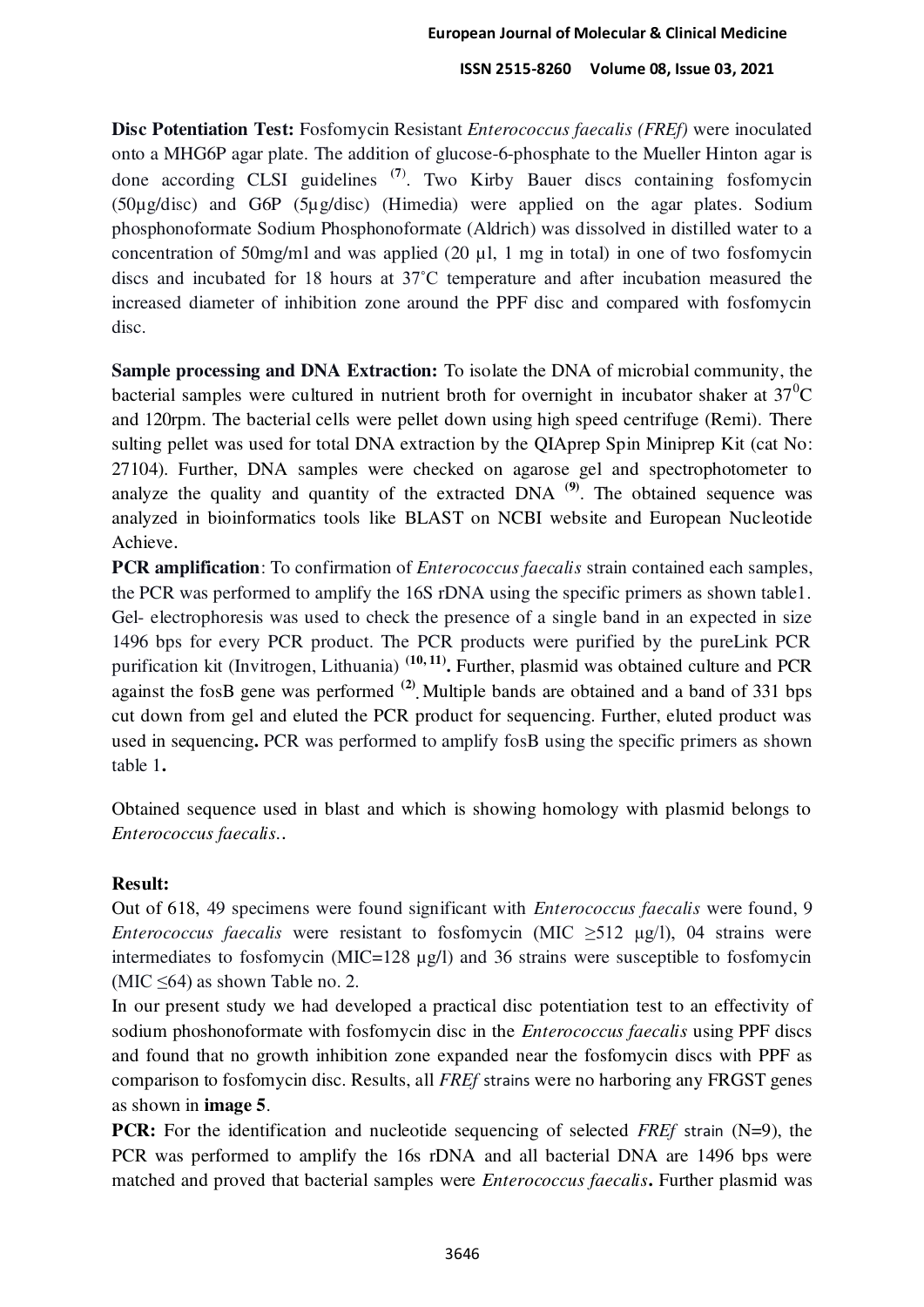isolated from the obtained *FREf* strain and PCR against the *fosB* gene was performed. Obtained sequences 312 bps were matched with positive control of *fosB* gene and *FosB* gene expressed in all selected *FREf* which are responsible for the fosfomycin resistance capability. Obtained sequence used in BLAST and which is showing homology with plasmid belong to *Enterococcus faecalis.*

## **Discussion:**

Urinary tract infection is most common infection in the community and hospital settings. Fosfomycin works as an honest activity against the *Enterococcus* isolates infections and is employed traditionally in clinical settings worldwide <sup>(12)</sup>. The resistance rate of fosfomycin on *Enterococcus faecalis* was 18.4% in our present study whereas in another study *Enterococcus faecium* was 1.3% within the USA, 1% in south India, 4.9% and *Enterococcus faecalis* 0.3% in China documented **(2)** .

In the current study, we had done disk potentiation test of 9 *Enterococcus faecalis* which were resistant to fosfomycin (MIC  $\geq$ 512 µg/l) and found that the absence of FR-GSTs in *FREf.* No-effectivity was observed of the sodium phosphonoformate with fosfomycin disc against the *FREf* – *fosB gene*. While in previous study, the good effectivity of PPF disc was observed in FosA3, FosA4 and FosC producing *Escherichia coli* and was positive for FR-GSTs **(13) .** Results, *FREf* does not produce FRGSTs as *E. coli.* 

In our study, all 9 *FREf* strain harboured the *fosB* gene, which is to blame for the fosfomycin resistance. This may be delivered by plasmid mediated fosfomycin resistance genes or chromosomal mutations in various bacrterial species, mutations in MurA are responsible to scale back the affinity with fosfomycin and results from inactive fosfomycin activities. In our study all, 9 *FREf* strains harboured *fosB* gene **(14)** .

We took *FREf* strains of *Enterococcus species* (N=9) and performed PCR analysis for the *fosB* gene to work out its expression that had potentially resulted within the resistant phenotype of *Enterococcus faecalis* as reported during this study. Previously, several mechanisms are introduced to related to fosfomycin drug resistance e.g. development of an passive adduct, mutation and enzymatic changes of fosfomycin within the target enzyme MurA that decrease the affinity of enolpyruvyl transferase enzyme for fosfomycin. Beside mutation in chromosomal bacterial genes encoding fosfomycin transporter are involved in resistance mechanisms. In past few reports, The FosB gene was mentioned as fosfomycin resistance gene Enterococcus faecium strains (**2, 15**, **16, 17**, **18**, **19**) .

However, studying and validating mechanisms of *fosB* resistance was beyond the scope of this study since the only real detection of the *fosB* gene might be done during this research work and hence we encourage future proposals to work out the mechanism of resistance under the identical study design. We pursued detection and amplification of *fosB gene* in *E faecalis* cultures, by extracting DNA followed by performing PCR targeting 16S rDNA and *fosB gene* within the given bacterial isolates. Identification of bacterial species *Enterococci* isolated from clinical samples is taken in to consideration necessary, as is quantitative evaluation of their resistance to numerous antibiotics including among others vancomycin, teicoplanin, penicillin, ampicillin and high level resistance to gentamicin streptomycin **(20)**. It is also need to inform apart the low virulence *Enterococcus* with low level resistance to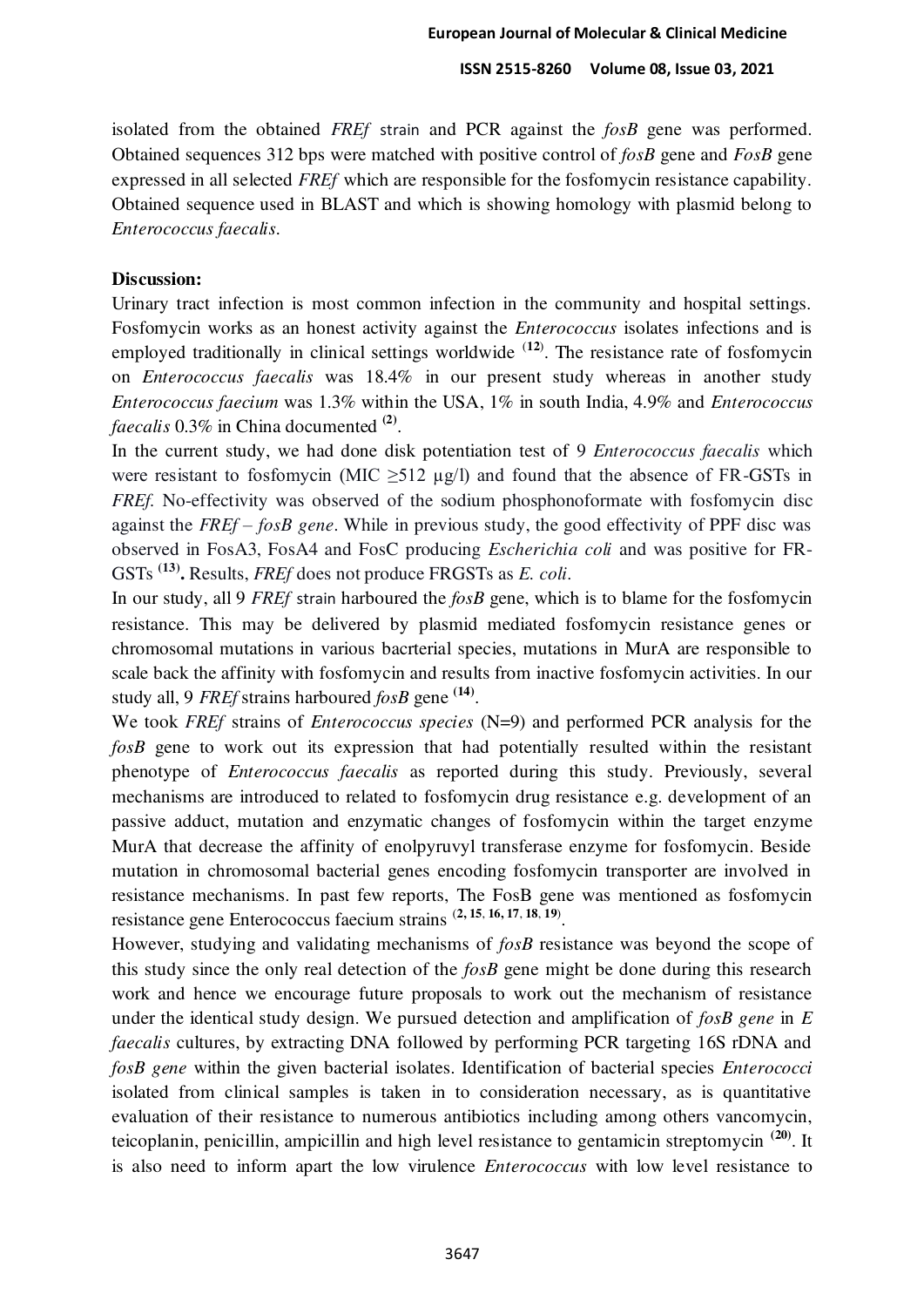antibiotic vancomycin from the species that is more frequently isolated from the clinical specimens, like *Enterococcus faecium* and *Enterococcus faecalis*, which in some countries can generally show high level transmissible and inducible resistance to glycopeptide **(21) .** One of the major suspicions in microbiology research is the correct identification of bacterial species. Without high level result output, accurate identification of target pathogens, studies in such important field as antibiotic resistance assessment, epidemiology and source of microbial tracking are compromised in the beginning. The aim of the protocol in this study was not definitive identification of each *Enterococcus species* present; rather it was progress of an efficient means of identifying a specific type of *Enterococcus species* which is *E faecalis*. Hence like several other studies, we also used the 16S rDNA approach to identify the organism of interest in our study  $(22, 23, 24)$ . As consistent with the results reported elsewhere, when amplified 16S rDNA gene and run on gel electrophoresis, we got a single band at the designated range of 1496 bps followed by sequencing thereby approving our approach of molecular identification of *Enterococcus faecalis* in the culture isolates used in this study.

Next, the *fosB* gene was targeted by designing specific sets of primers and amplifying them using a real-time PCR platform from Biorad (USA). The PCR product was electrophoretically analyzed and sequenced to match with *fosB* gene using BLAST. The results obtained confirmed the expression of *fosB* in the strains of *E. faecalis* studied, owing to the resistant phenotype exhibited by these organisms. Fosfomycin has a bactericidal action that inhibits the biosynthesis of peptidoglycan in both Gram-positive and - negative bacteria in the first step leading to destroying bacterial cell and death **(3)** Fosfomycin is a broad spectrum antibiotics and act as a phosphoenopyruvate (PEP) anologue and binds to enzyme MurA (UDP-GlcNAcenolpyruvyl transferase), an important accelerator for peptidoglycan synthesis  $(25)$  catalyzing the transfer of the enolpyruvylhalf of liveliness to the  $3\phi$ hydroxyl group of UDP-N-acetylglucosamine (UNAG) <sup>(26)</sup>. The alarming increase in antibiotic resistance together with that of Fosfomycin has inspired researchers to unendingly survey its molecular characteristics to raised perceive this potential drug for treating varied infectious diseases in India and round the world. Microorganism resistance to fosfomycin are often either body or plasmid-mediated. Most chromosomally resistant mutants that don't simply transfer to alternative organisms have associate degree impaired uptake system **(27, 28**) , whereas plasmid-resistant mutants square measure usually proverbial to be multi-resistant and might transfer their resistance to alternative organisms through conjugation or transformation (**14**) . Irrespective of the mechanism, it's additional scary that the strains are becoming proof against such a potent antibiotic since this will limit treatment choices for UTI and alternative infectious diseases in close to future. However, todevelop simpler antibiotics, it's critically vital to unravel the molecular mechanism behind the resistant nature as exhibited by *E. faecalis* within the current study.

## **Conclusion**:

*FosB* gene is responsible for fosfomycin resistance in *Enterococcus faecalis* and could be transferred between bacterial strains. There are many studies done on the fosfomycin drug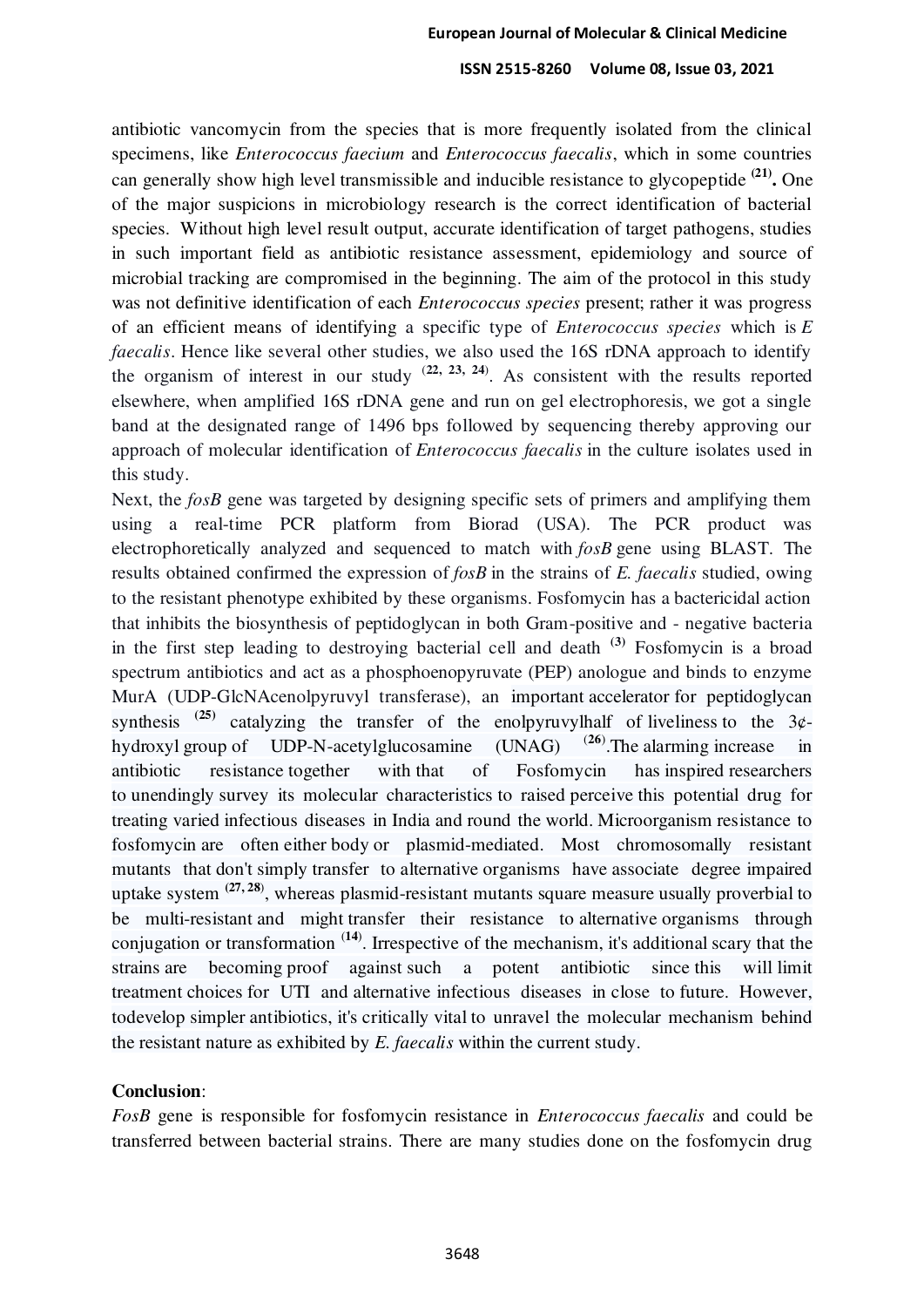susceptibility and resistance mechanisms but still not completed. So, further, must urgently more research on fosfomycin resistant mechanism.

## **References:**

- 1. Kline KA and Lewis AL. Gram-Positive Uropathogens, Polymicrobial Urinary Tract Infection, and the Emerging Microbiota of the Urinary Tract. *Microbiol Spectr*. 2016;4(2):10.1128/microbiolspec.UTI-0012-2012. doi:10.1128/microbiolspec.UTI-0012-2012
- 2. Zhang Xiucai, Bi Wenzi, Chen Lijiang, *et al*., Molecular mechanisms and epidemiology of fosfomycin resistance in enterococci isolated from patients at a teaching hospital in China, 2013–2016. Journal of Global Antimicrobial Resistance. 2020; 20: 191–6
- 3. Kahan FM, Kahan JS, Cassidy PJ, Kropp H. The mechanism of action of fosfomycin (phosphonomycin). Ann N Y Acad Sci. 1974, May 10;235(0):364-86. doi: 10.1111/j.1749-6632.1974.tb43277.x. PMID: 4605290.
- 4. Dijkmans AC, Zacarías NVO, Burggraaf J, et al.. Fosfomycin: Pharmacological, Clinical and Future Perspectives. Antibiotics (Basel). 2017 Oct 31;6(4):24. doi: 10.3390/antibiotics6040024. PMID: 29088073; PMCID: PMC5745467.
- 5. Lee SY, Park YJ, Yu JK et al. Prevalence of acquired fosfomycin resistance among extended-spectrum β-lactamase-producing Escherichia coli and *Klebsiella pneumoniae* clinical isolates in Korea and IS26-composite transposon surrounding fosA3. J Antimicrob Chemother. 2012 Dec;67(12):2843-7. doi: 10.1093/jac/dks319. Epub 2012 Aug 14. PMID: 22893681
- 6. Wang Y, Yao H, Deng F et al. Identification of a novel fosXCC gene conferring fosfomycin resistance in Campylobacter. J Antimicrob Chemother. 2015 Apr;70(4):1261-3. doi: 10.1093/jac/dku488. Epub 2014 Nov 27. PMID: 25433007.
- 7. Clinical and Laboratory Standards Institute, (2019), M100, Performance standards for antimicrobial susceptibility testing; Twenty-Nine edition.
- 8. Cheesbrough Monica, District laboratory practice in tropical countries Part -2, Second Edition, Cambridge university: ISBN-10 0-521-67631-2
- 9. Gordillo, M. E., K. V. Singh, and B. E. Murray**.** Comparison of ribotyping and pulsedfield gel electrophoresis for subspecies differentiation of strains of *Enterococcus faecalis.* 1993. J. Clin. Microbiol. 31**:**1570-1574
- 10. Johnson, J.S., Spakowicz, D.J., Hong, BY. *et al.* Evaluation of 16S rRNA gene sequencing for species and strain-level microbiome analysis. *Nat Commun* **10,** 5029 (2019).<https://doi.org/10.1038/s41467-019-13036-1>
- 11. Williams A, Rodrigues U, Collins M. Intrageneric relationships of *Enterococci* as determined by reverse transcriptase sequencing of small-subunit rRNA. Res Microbiol. 1991;142:67–74.
- 12. Castañeda-García A, Blázquez J, Rodríguez-Rojas A. Molecular Mechanisms and Clinical Impact of Acquired and Intrinsic Fosfomycin Resistance. Antibiotics (Basel). 2013 Apr 16;2(2):217-36. doi: 10.3390/antibiotics2020217. PMID: 27029300; PMCID: PMC4790336.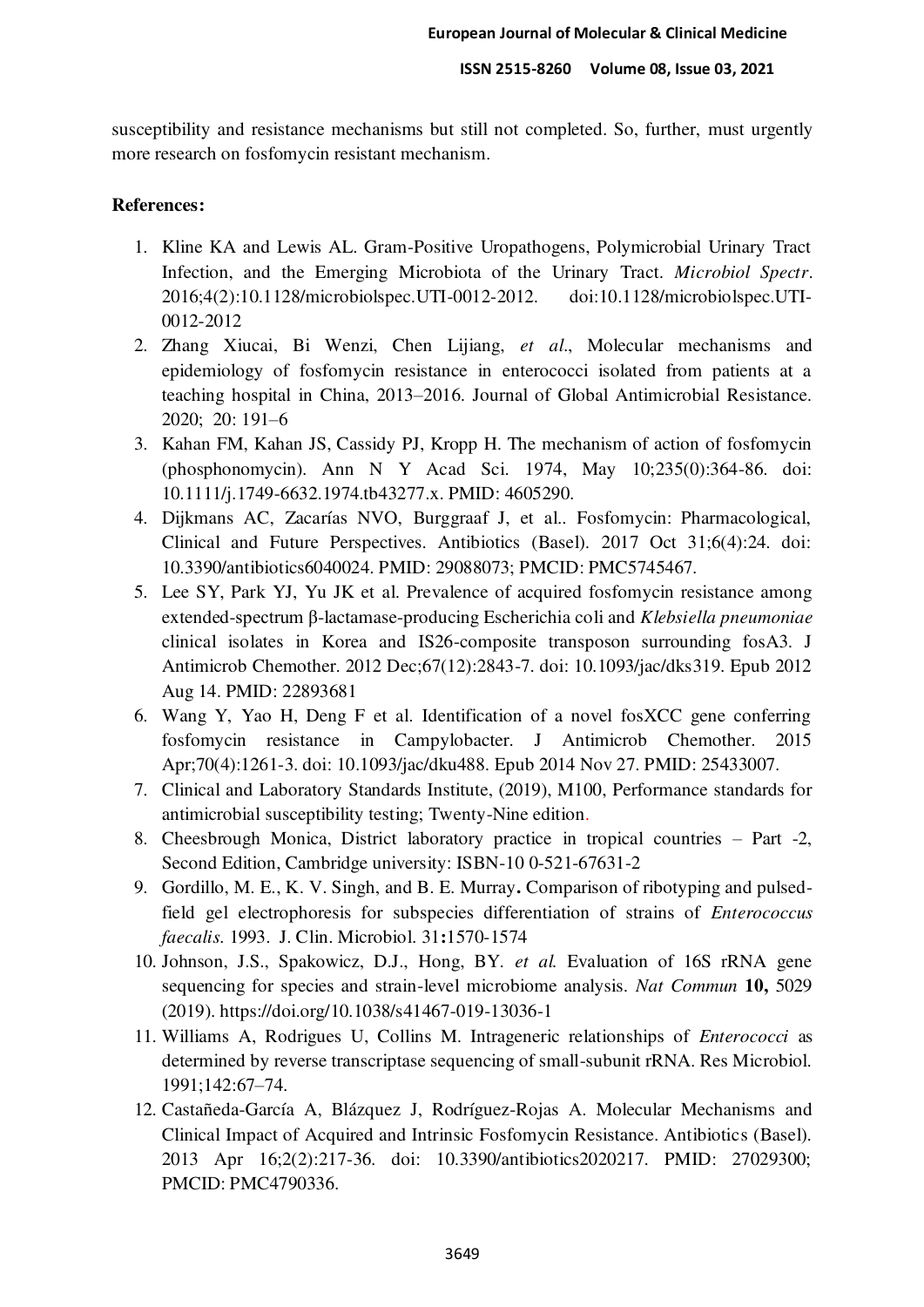- 13. Nakamura G, Wachino J, Sato N, et al. Practical agar-based disk potentiation test for detection of fosfomycin-nonsusceptible Escherichia coli clinical isolates producing glutathione S-transferases. J Clin Microbiol. 2014 Sep;52(9):3175-9. doi: 10.1128/JCM.01094-14. Epub 2014 Jun 20. PMID: 24951800; PMCID: PMC4313133.
- 14. Xu S, Fu Z, Zhou Y, et al. Mutations of the transporter proteins GlpT and UhpT confer fosfomycin resistance in Staphylococcus aureus. Front Microbiol 2017; 8:914
- 15. Etienne J., Gerbaud,G., Courvalin P. and Fleurett, J. Plasmid-mediated resistance to fosfomycin in Staphylococcus epidermidis. *FEMS microbiology letters*,1989;52: (1-2), 133–7. [https://doi.org/10.1016/0378-1097\(89\)90184-5](https://doi.org/10.1016/0378-1097(89)90184-5)
- 16. Rigsby RE, Fillgrove KL, Beihoffer LA, Armstrong RN. Fosfomycin resistance proteins: a nexus of glutathione transferases and epoxide hydrolases in a metalloenzyme superfamily. *Methods Enzymol*. 2005;401:367-79. doi:10.1016/S0076- 6879(05)01023-2
- 17. Xu L, Wu D, Liu L, et al. Characterization of mycobacterial UDP-Nacetylglucosamine enolpyruvyle transferase (MurA). *Res Microbiol*. 2014;165(2):91- 101. doi:10.1016/j.resmic.2014.01.004
- 18. Kurabayashi K., Tanimoto K., Fueki S., Tomita H. and Hirakawa H. Elevated Expression of GlpT and UhpT via FNR Activation Contributes to Increased Fosfomycin Susceptibility in Escherichia coli under Anaerobic Conditions. *Antimicrobial agents and chemotherapy*, 2015;*59*(10), 6352–60. https://doi.org/10.1128/AAC.01176-15
- 19. Qu TT, Shi KR, Ji JS, et al. Fosfomycin resistance among vancomycin-resistant enterococci owing to transfer of a plasmid harbouring the fosB gene. Int J Antimicrob Agents. 2014 Apr;43(4):361-5. doi: 10.1016/j.ijantimicag.2013.11.003. Epub 2013 Dec 7. PMID: 24388115Bina S. Nayak, Brian Badgley and Valerie J. Harwood.Comparison of Genotypic and Phylogenetic Relationships of Environmental Enterococcus Isolates by BOX-PCR Typing and 16S rRNA Gene Sequencing. Applied and Environmental Microbiology Jul 2011, 77 (14) 5050-55; DOI: 10.1128/AEM.00130-11
- 20. Nayak BS, Badgley B, Harwood VJ. Comparison of genotypic and phylogenetic relationships of environmental Enterococcus isolates by BOX-PCR typing and 16S rRNA gene sequencing. Appl Environ Microbiol. 2011 Jul;77(14):5050-5. doi: 10.1128/AEM.00130-11. Epub 2011 May 27. PMID: 21622792; PMCID: PMC3147396.
- 21. Willey BM, Jones RN, McGeer A, et al. Practical approach to the identification of clinically relevant Enterococcus species. *Diagn Microbiol Infect Dis*. 1999;34(3):165- 71. doi:10.1016/s0732-8893(99)00032-2
- 22. Wiggins BA. Discriminant analysis of antibiotic resistance patterns in fecal streptococci, a method to differentiate human and animal sources of fecal pollution in natural waters. *Appl Environ Microbiol*. 1996;62(11):3997-4002. doi:10.1128/AEM.62.11.3997-4002.1996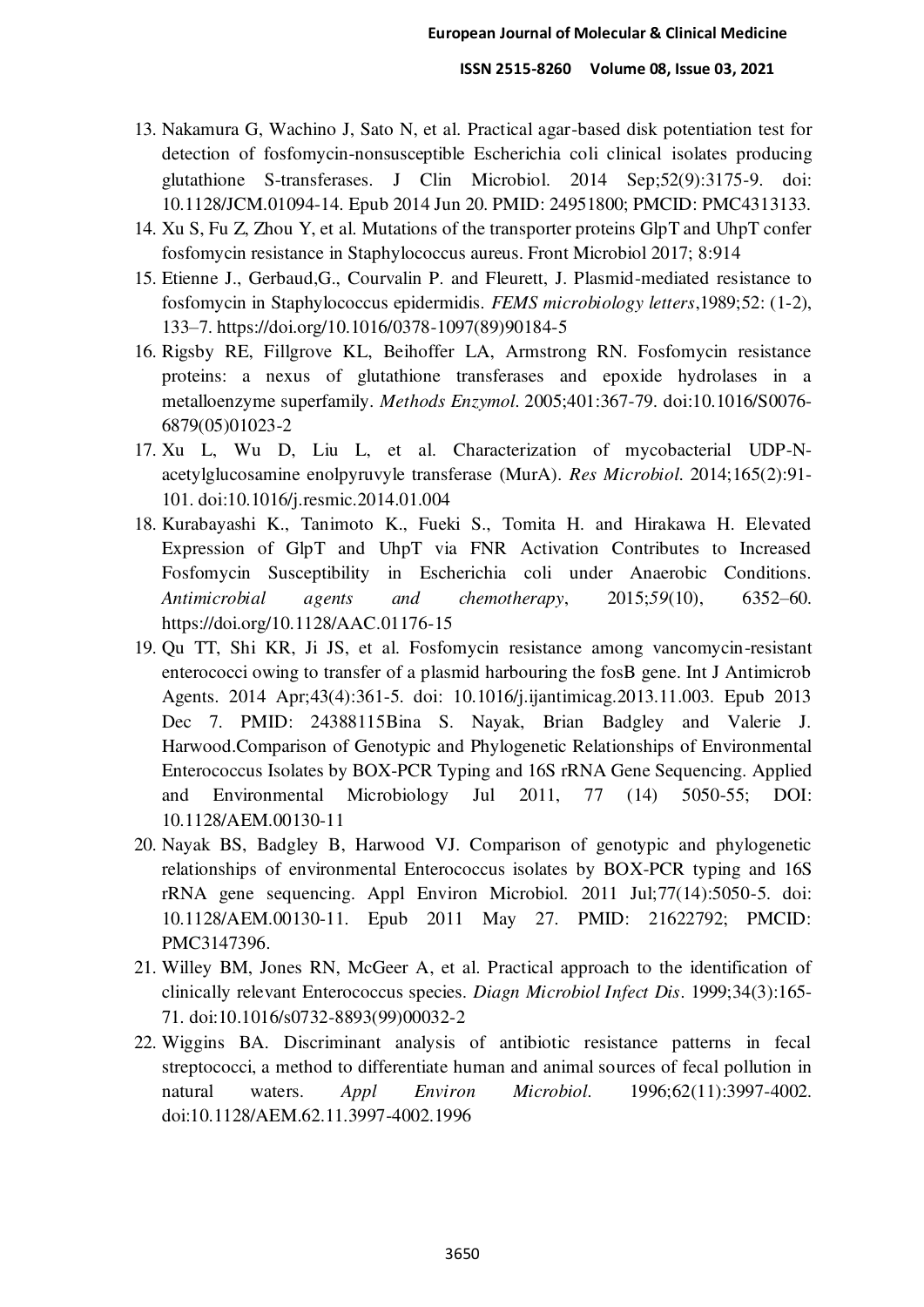- 23. Harwood VJ, Gandhi JP, Wright AC. Methods for isolation and confirmation of Vibrio vulnificus from oysters and environmental sources: a review. J Microbiol Methods. 2004 Dec;59(3):301-16. doi: 10.1016/j.mimet.2004.08.001. PMID: 15488274.
- 24. Harwood VJ, Delahoy NC, Ulrich RM, et al. Molecular confirmation of *Enterococcus faecalis* and *E. faecium* from clinical, faecal and environmental sources. Letters in Applied Microbiology; 2004; 38: 476-82. [https://doi.org/10.1111/j.1472-](https://doi.org/10.1111/j.1472-765X.2004.01518.x) [765X.2004.01518.x](https://doi.org/10.1111/j.1472-765X.2004.01518.x)
- 25. Brown ED, Vivas EI, Walsh CT, Kolter R. MurA (MurZ), the enzyme that catalyzes the first committed step in peptidoglycan biosynthesis, is essential in Escherichia coli. J Bacteriol. 1995 Jul;177(14):4194-7. doi: 10.1128/jb.177.14.4194-4197.1995. PMID: 7608103; PMCID: PMC177162.
- 26. Eschenburg S, Priestman M, Schönbrunn E. Evidence that the fosfomycin target Cys115 in UDP-N-acetylglucosamine enolpyruvyl transferase (MurA) is essential for product release. J Biol Chem. 2005 Feb 4;280(5):3757-63. doi: 10.1074/jbc.M411325200. Epub 2004 Nov 5. PMID: 15531591
- 27. Suárez JE, Mendoza MC. Plasmid-encoded fosfomycin resistance. Antimicrob Agents Chemother. 1991 May;35(5):791-5. doi: 10.1128/aac.35.5.791. PMID: 1854159; PMCID: PMC245108.
- 28. Greenwood, D. Fosfomycin trometamol: Activity in vitro against urinary tract pathogens. *Infection 1990;* **18:**S60–S6. [https://doi.org/10.1007/BF01643429.](https://doi.org/10.1007/BF01643429) <https://doi.org/10.1007/BF01643429>



Figure 1 Gel Electrophoresis of bacterial DNA Enterprocess faecalis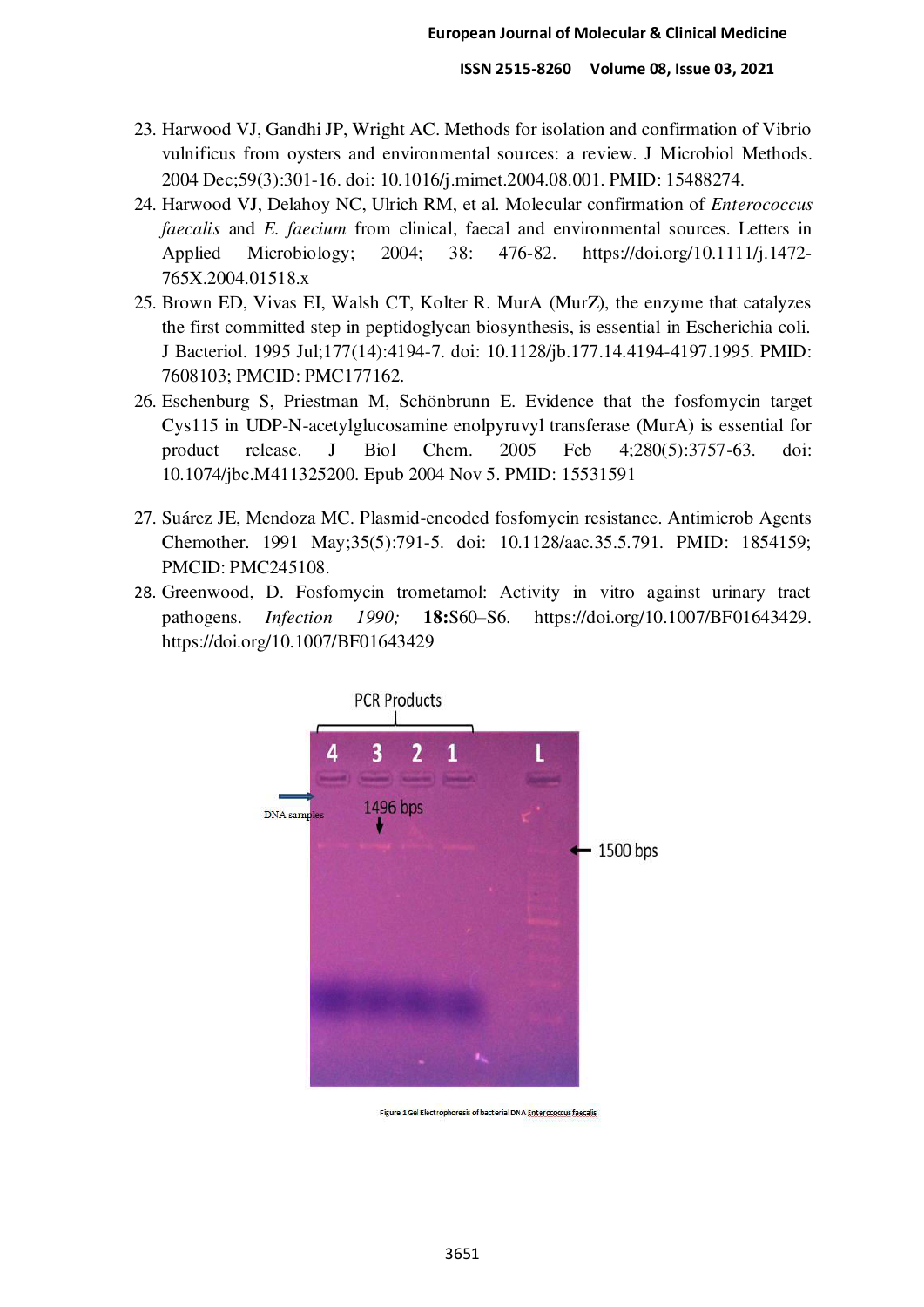#### **European Journal of Molecular & Clinical Medicine**

 **ISSN 2515-8260 Volume 08, Issue 03, 2021**



**Figure 2 PCR sequening16S ribosomal RNA gene (1496bps)**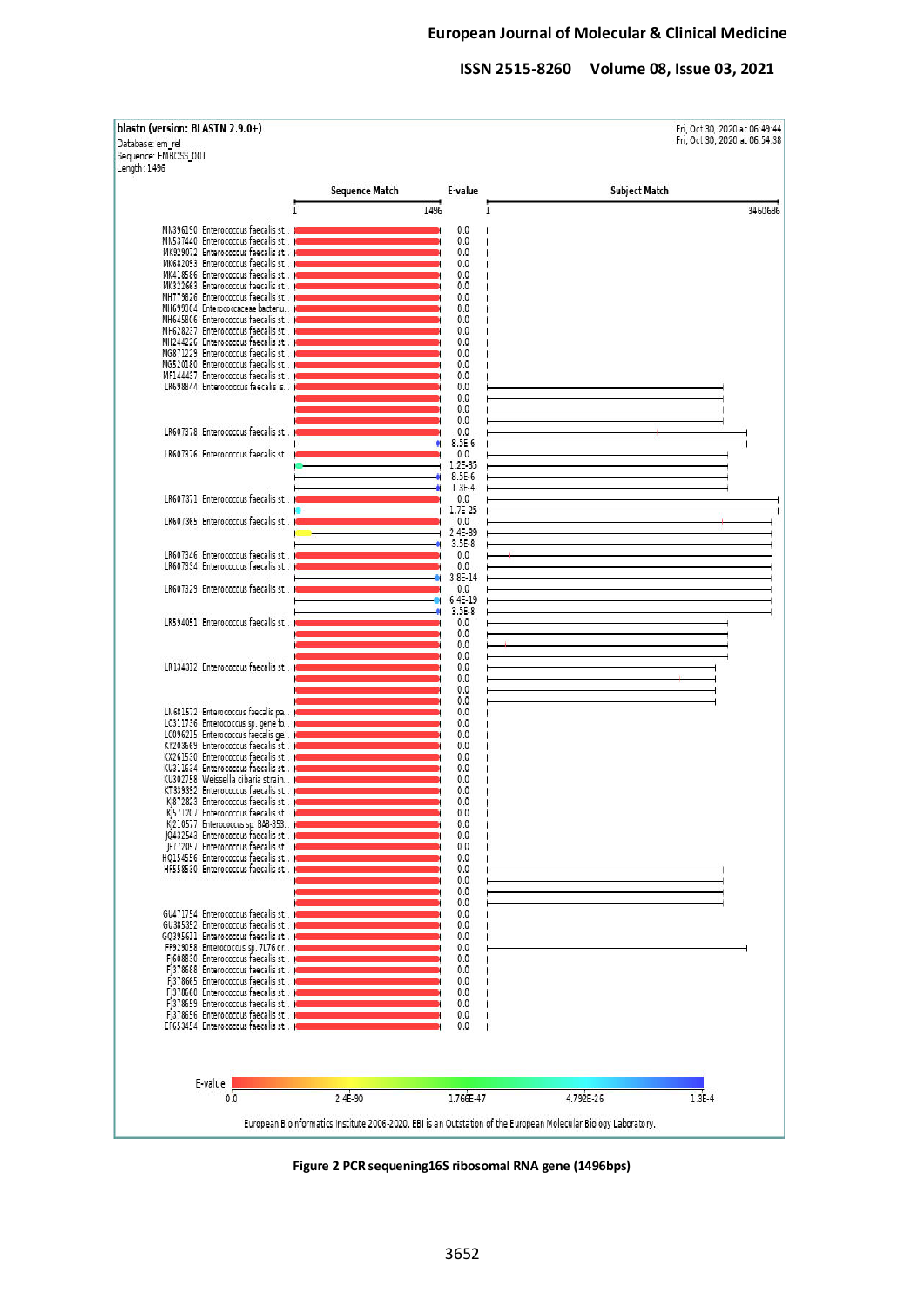

Figure 3 Gel electrophoresis of bacterial strain EosB (312 bps)

| Download v GenBank Graphics |  |  | V Next A Previs |  | Previous <b><i><u>Descriptions</u></i></b> |
|-----------------------------|--|--|-----------------|--|--------------------------------------------|
|-----------------------------|--|--|-----------------|--|--------------------------------------------|

# Enterococcus faecalis strain ES-1 plasmid unnamed2, complete sequence

Sequence ID: CP049777.1 Length: 53121 Number of Matches: 1

| Score         |       | Expect          | <b>Identities</b>                                            | Gaps                       | Strand                  |       |
|---------------|-------|-----------------|--------------------------------------------------------------|----------------------------|-------------------------|-------|
| 577 bits(312) |       | $2e-160$        | 312/312(100%)                                                | 0/312(0%)                  | Plus/Plus               |       |
| Query 1       |       |                 | CIGTATGCAATTCTAATT<br>TAAAC                                  | TATGACCAT                  | AAATCAGTG               | 60    |
| Sbjct 9853    |       |                 | CTCAATCTATCTTCTAAACTTCCTGTATGCAATTCTAATTTATGACCATCTAAATCAGTG |                            |                         | 9912  |
| Query         | 61    | AAATATA         | М<br>łΔ<br>Δ                                                 | TCAAGAA<br>AIT             | TA.                     | 120   |
| sbjct         | 9913  | AAATATATTGAT    | <b>TAATAT</b><br>TAT(<br>A                                   | TCAAGAATA<br><b>TCTACC</b> | TTCA<br>TTAC            | 9972  |
| Query         | 121   | ACC AG          |                                                              | TGAAA<br>4441 GH 4<br>16   | TATA<br><b>AAA166</b>   | 180   |
| sbjct         | 9973  | Ш               | TTTCAACCAGTTATACCAATCTTCAAAATCGTTATCTGAAATTGTAAATGCTATA      |                            |                         | 10032 |
| Query         | 181   | TGAGTATACGAAT   | TAGGAATA†<br>TG (                                            | TG I                       | TOMAGO<br>TAAC          | 740   |
| Sbjct         | 10033 |                 | TGAGTATACGAATATTTAATTTCGCTTCTAGGAATATT                       |                            | <b>TTCGTTCAAAGCTAAC</b> | 10092 |
| Query         | 241   |                 | TAAAATAGGCCAAGGT                                             | TCAAC                      | TAAAATGTCAGCC           | 300   |
| sbjct         | 10093 | CATATACCACCTAAA | TAAAATAGGCCAAGGT                                             |                            |                         | 10152 |
| Query         | 301   | AAAATATCTCTG    | 312                                                          |                            |                         |       |
| <b>Sbjct</b>  | 10153 | AAAATATCTCTG    | 10164                                                        |                            |                         |       |

**Figure 4 FosB gene (312 bps) sequencing**